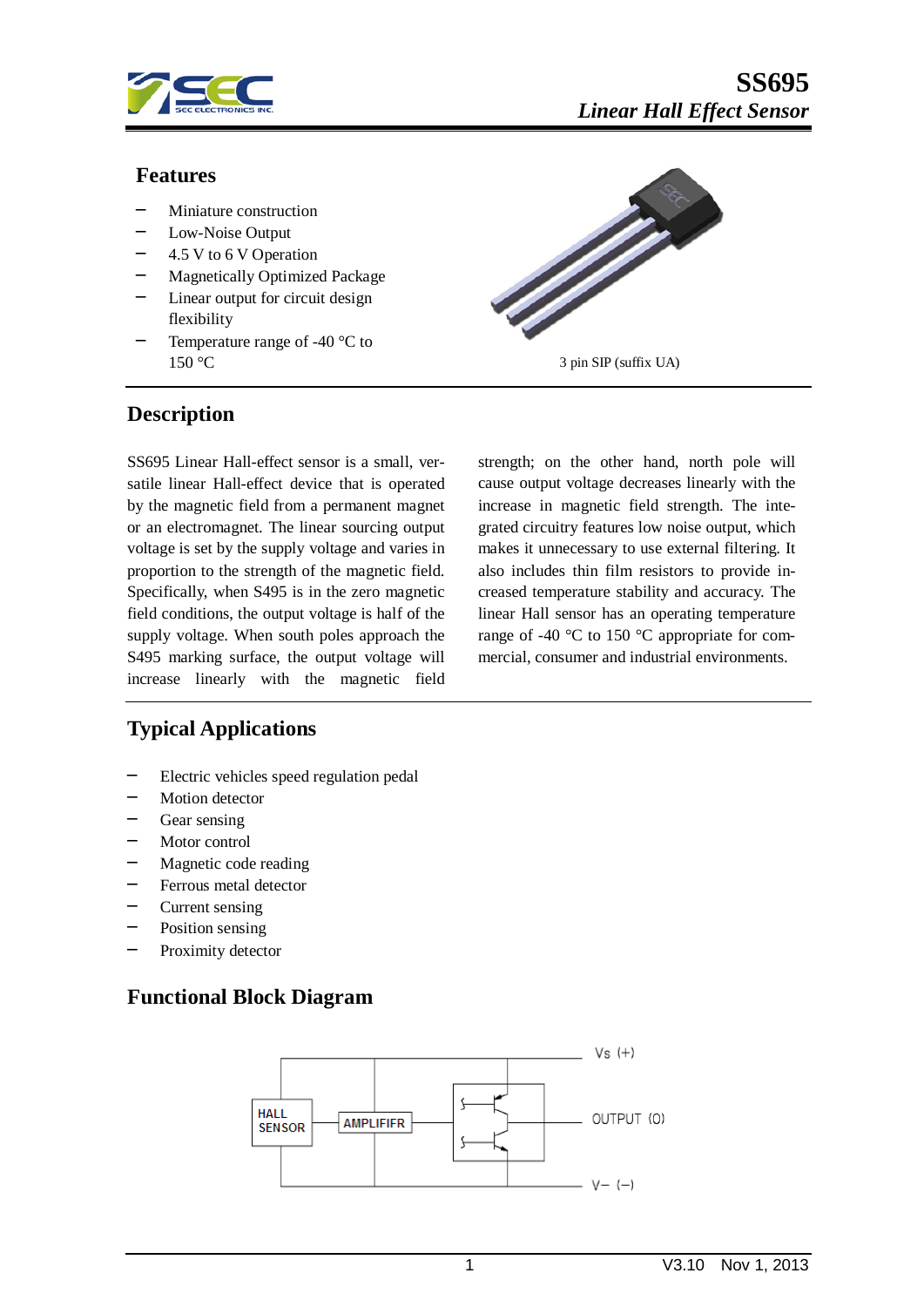

# **Magnetic Electric Conversion Curve**



# **Pin Definitions and Descriptions**



| <b>Name</b> | N٥ | <b>Status</b> | <b>Description</b> |
|-------------|----|---------------|--------------------|
| dd          |    |               | Power Supply       |
| Gnd         |    |               | IC Ground          |
| Output      |    |               | Output             |

# **Absolute Maximum Ratings**

| <b>Parameter</b>                   | <b>Symbol</b>    | <b>Value</b>   | <b>Units</b> |
|------------------------------------|------------------|----------------|--------------|
| Supply Voltage (operating)         | $\rm V_{CC}$     | 10.5           |              |
| <b>Output Current</b>              | 1 <sub>OUT</sub> |                | mA           |
| <b>Operating Temperature Range</b> | ĪА               | $-40 \sim 150$ |              |
| <b>Storage Temperature Range</b>   | 18               | $-65 \sim 150$ |              |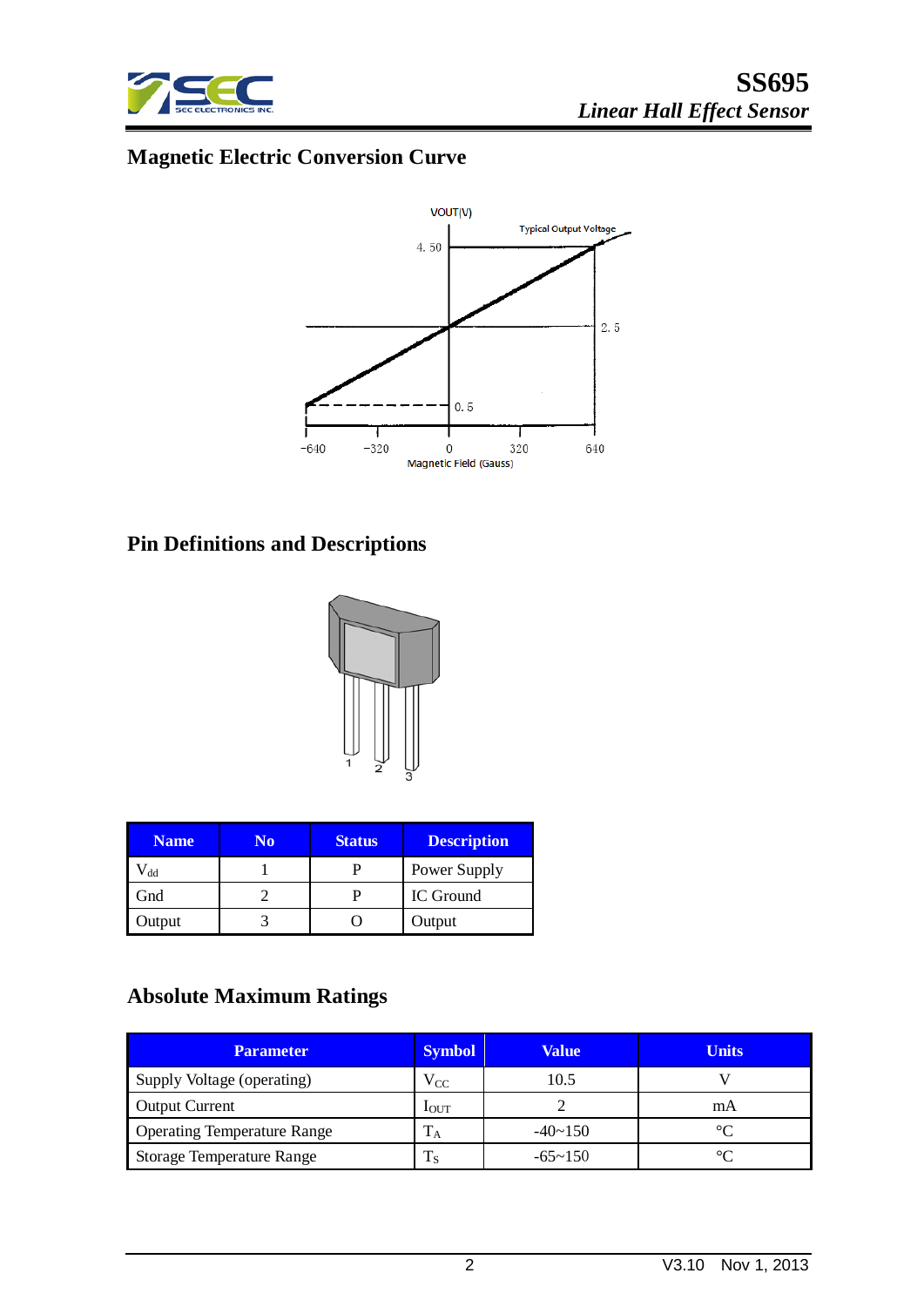

## **Electrical Characteristics**

Operation parameters  $T_A = 25^{\circ}C$ ,  $V_{CC} = 5.0V$ 

| <b>Parameter</b>         | <b>Symbol</b>                | <b>Test Conditions</b> | <b>Min</b> | <b>Typ</b> | <b>Max</b> | <b>Units</b> |
|--------------------------|------------------------------|------------------------|------------|------------|------------|--------------|
| <b>Operating Voltage</b> | $V_{CC}$                     | Operating              | 4.5        | 5          | 10.5       | V            |
| <b>Supply Current</b>    | $I_{CC}$                     | Average                |            | 5          | 8.0        | mA           |
| <b>Output Current</b>    | $I_{\rm{OUT}}$               |                        | 1.0        | 1.5        |            | mA           |
| Response Time            | Tack                         |                        |            | 3          |            | uS           |
| Quiescent Output Voltage | Vo                           | $B = 0G$               |            | 2.5        |            | V            |
| Sensitivity              | $\triangle$ V <sub>out</sub> | $T_A = 25^{\circ}C$    | 3.0        | 3.3        | 3.6        | mV/G         |
| Min Output Voltage       |                              | $B = -700G$            |            | 0.2        |            | V            |
| Max Output Voltage       |                              | $B = 700G$             |            | 4.8        |            | V            |

## **Magnetic Field Characteristics**

| <b>Parameter</b>                 | <b>Test Conditions</b> | <b>Min</b> | Typ       | <b>Max</b> | <b>Units</b>    |
|----------------------------------|------------------------|------------|-----------|------------|-----------------|
| Sensitivity                      | $T_A = 25$ °C          | 3.0        | 3.3       | 3.6        | mV/G            |
| Range of magnetic field strength |                        | $\pm 650$  | $\pm 700$ |            | G               |
| Linearity                        |                        |            | $-1.0$    |            | $\frac{0}{0}$   |
| <b>Operating Temperature</b>     |                        | $-40$      |           | $+150$     | $\rm ^{\circ}C$ |
| Zero drift                       |                        | $-0.10$    |           | 0.10       | %/ $\rm ^{o}C$  |
| Sensitivity temperature drift    | $T_A \geq 25^{\circ}C$ | $-0.15$    |           | 0.05       | %/ $\rm ^{o}C$  |
|                                  | $T_A < 25$ °C          | $-0.04$    |           | 0.185      | %/ $\rm ^{o}C$  |

## **Installation Caution:**

- 1. Should be installed by minimizing the mechanical stress on the Hall circuit;
- 2. On the conditions of ensuring the quality of the welding, the welding temperature and time should be reduced as far as possible.